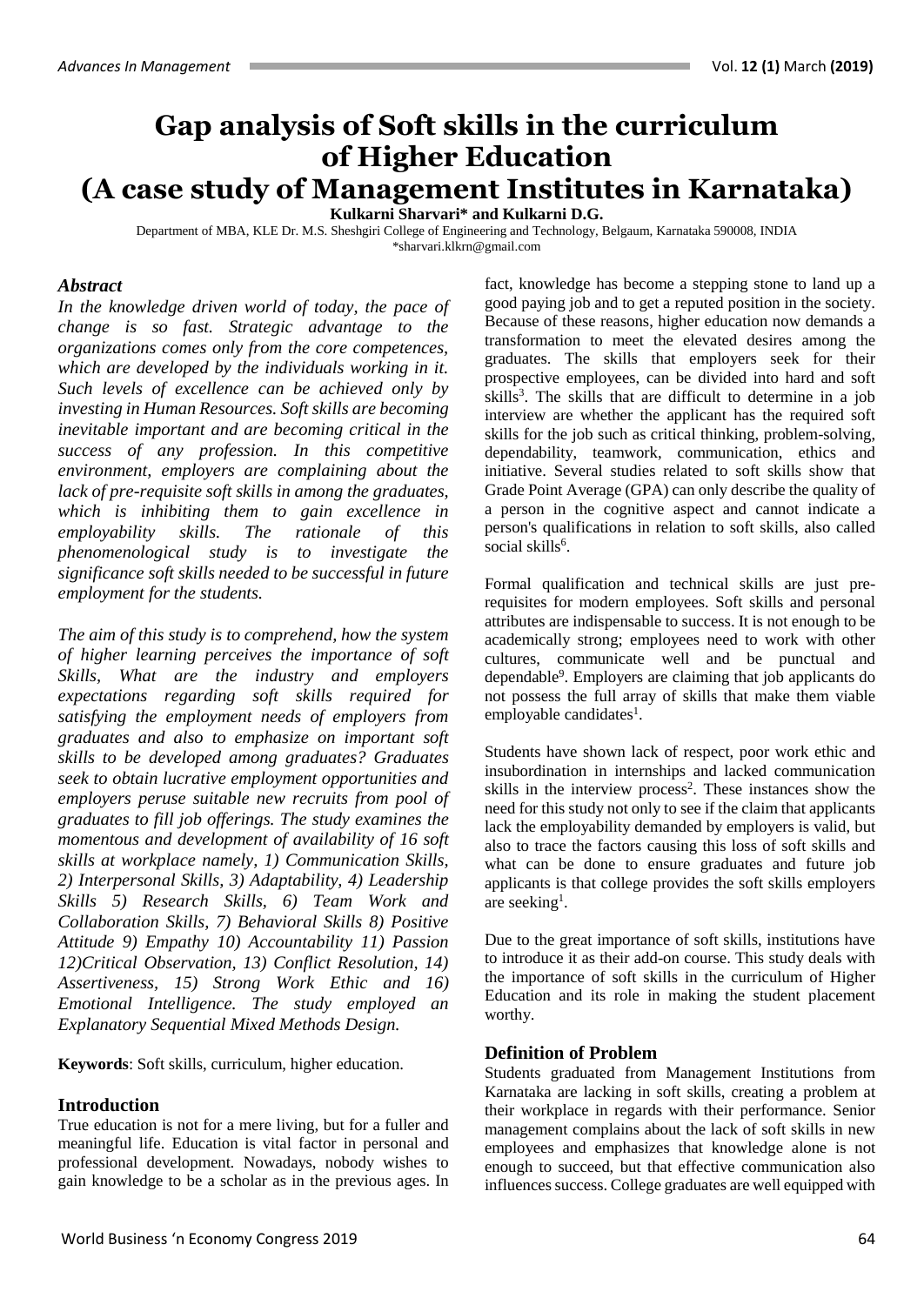the hard skills which are required for their employability, but they are significantly lacking in soft skills, required to make them more effective employees. 59 percent of hiring managers said, soft skills are 'difficult' to find in job applicants. (White Paper, The Soft Skills Imperative, The Adecco group, 2017).

Technical skills are a part of most educational curricula, but soft skills need further emphasis in the university curricula. The business leaders in this community expressed what national leaders have also stated i.e. they are not concerned about the technical skills students are acquiring in higher education; however, they identified a problematic soft skills gap.

When Linked In surveyed 291 hiring managers in the United States, it found that 59 percent said soft skills are "difficult" to find in job applicants. The problem is serious enough that 58 percent of respondents said soft skills deficiencies in the pool of candidates are "limiting their company's productivity." In August 2016, Guy Berger, Ph.D., an economist at the company, published findings of an analysis of soft skills listed on the Linked In profiles of people who had listed a new employer between June 2014 and June 2015. His review identified communication, organization, teamwork, consistent punctuality, critical thinking, social skills, creativity, interpersonal communication, adaptability and a friendly personality as the ten soft skills most in demand among employers. (White Paper, The Soft Skills Imperative, The Adecco group, 2017).

Johnston and  $McGregor<sup>12</sup>$  are of the opinion that failures associated with professional services can have serious economic and human consequences and that professionals need the professional skills and attitudes involved in recognizing other perspectives and valuing diverse contributions. Similarly, Jackson<sup>13</sup> recommended that higher education institutions worldwide should be held accountable if they graduate professionals who are lacking the soft skills important for productivity and innovation in the workplace.

Through this we can come to conclusion that soft skills play vital role in the effective performance of an employee. But graduates are lacking in these skills. As clearly mentioned earlier, this study aims to investigate Existing Soft Skills among graduates, industry and employers' expectations in regards with Soft skills and the Gap analysis of Soft Skills among the graduates required for effective performance at workplace.

Whitmore and Fry defined soft skills as important jobrelated skills that involve little or no interaction with machines and whose application on the job is quite generalized. Soft skills complement hard skills fulfill an important role in shaping an individuals. Hard and soft skills together constitute professional competence of an individual<br>which allows a goal-oriented and situational allows a goal-oriented and situational accomplishment of working tasks.

Study was undertaken on use of Soft Skills referring to Project Management. This study addresses a further explanation of Soft skills, their relation to project management and highlighted differences between a transactional leader and a transformational leader.

The main focus of employers when interviewing job applicants has been to determine the applicants' technical skills. It was not necessary for employers to focus on soft skills in job interviews because students were taught such skills in school. Current employers, however, must look for applicants with these skills as well because although they believe that today's applicant pool is sufficient in technical skills, they have found that it is sorely lacking in soft skills.

## **Classification of Soft Skills**

**Communication skills:** Studies have shown that different aspects of effective organizational communication such as high frequency, openness and accuracy, performance feedback and adequacy of information about organizational policies and procedures are positively related to employees' feelings of happiness in the work place and job performance. Studies show that open two-way communication contributes to happy employees who are more successful in all aspects of life.

**Emotional intelligence:** In 1990, the first formulation of a concept called "emotional intelligence. was a new way of thinking about the ingredients of life success. The concept, Emotional Intelligence (EI), has become widespread, ever since the publication of Daniel Goleman's best seller Emotional Intelligence. It was then that Emotional Intelligence became a recognized term. The elements of EI: being aware of our feelings and handling disruptive emotions well, empathizing with how others feel and being skillful in handling our relationships are crucial abilities for effective living.

Emotional intelligence is then defined as "the ability to monitor one's own and others' emotions, to discriminate among them and to use the information to guide one's thinking and actions". This definition shows that the higher order construct of emotional intelligence is broken down into four branches. The first branch, emotional identification, perception and expression, deals with the ability to accurately perceive emotions in others' verbal and nonverbal behavior. Emotional facilitation of thought is the second branch, referring to the ability to use emotions to assist thinking and problem-solving.

Third, emotional understanding denotes the ability to analyze feelings, discriminate among emotions and think about their outcomes. Finally, emotional management deals with abilities related to maintaining or changing emotions.

**Employability Skills:** Definitions of employability vary greatly from a focus on graduates' abilities to adapt their and use personal and academic skills to more tangible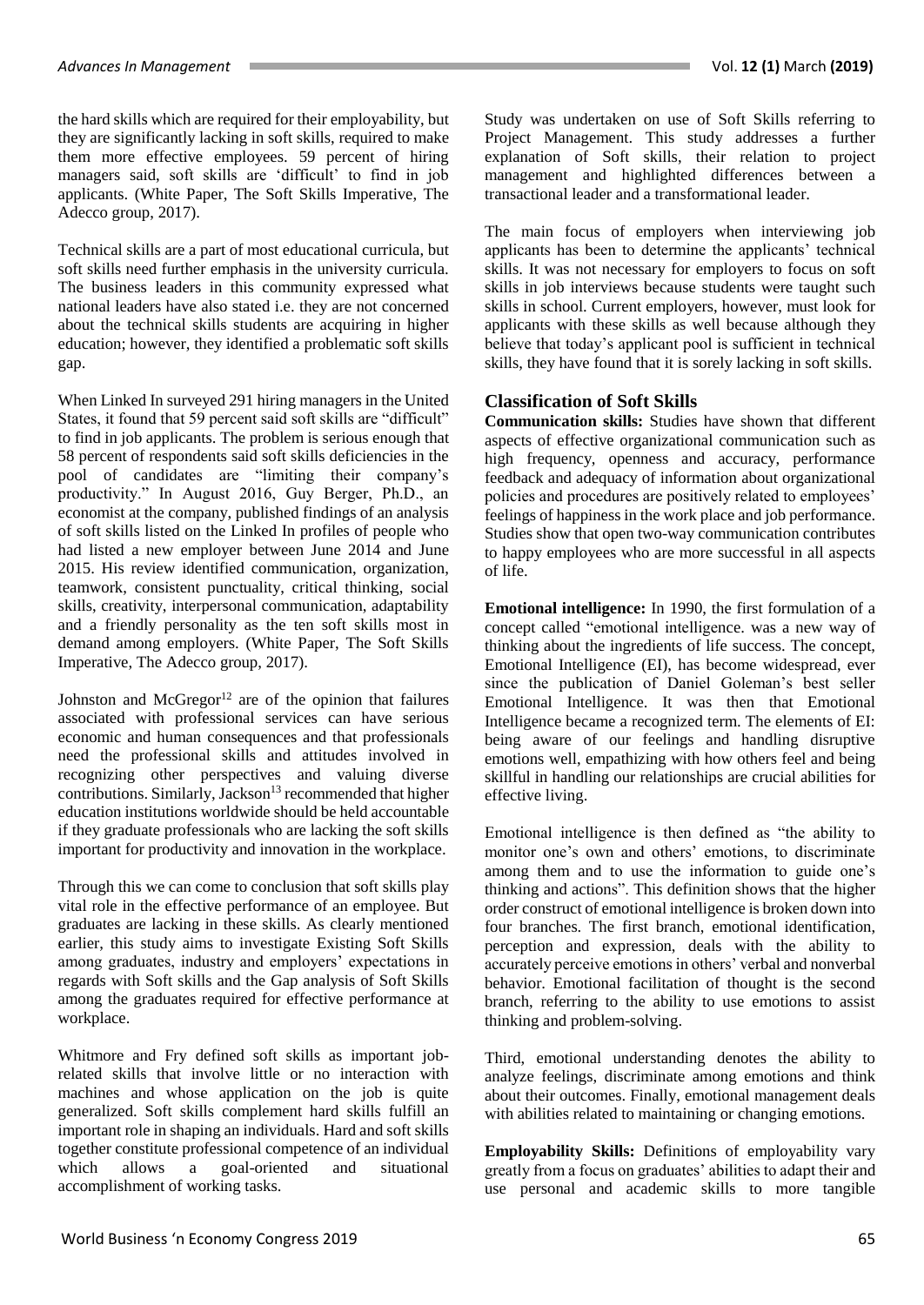educational outcome. To become a competitive organization, it is important that employees gain proper knowledge and skills needed to meet the environmental changes.

**Interpersonal Relations:** Interpersonal communication is a basic component of the human experience. It is the "means through which relationships are initiated, negotiated, maintained and ended".

In the last decade, there has been an increased interest in the field of self-psychology. A number of important theoretical distinctions have been introduced regarding the different facets of self. Among these new approaches to the self, one of the most promising and widely used is the self-construal approach. The basic idea of this paradigm is that there are two different types of self-construal interdependent and independent.

The notion of self-construal suggests that the majority of previous approaches to identity were predominantly based on the model of the private self, separated from social roles and relations and defined through dispositions, qualities, capabilities and goals.

## **Higher Education**

Higher education imparts knowledge, develops the student's ability and also gives him/her a wider perspective of the world around. Higher education becomes input to the growth and development of industry and also is seen as an opportunity to participate in the development process of the individual through a flexible education mode.

**Higher Education in India:** Next to China and United States, India has the third largest higher education system in the world in terms of size and its diversity and largest in the world in terms of number of educational institutions. After independence, Indian higher education attained a massive growth In the Indian system, higher (tertiary) education starts after 10+2 (i.e. ten years of primary and secondary education flowered by two years of senior secondary education). Framework of higher education in India is very complex. It includes various type of institutions like universities, colleges, institutes of national importance, polytechnics etc.

Universities are also of different types like central universities which are formed by Government of India, by an act of parliament which are responsible for arranging and distributing resources required by University Grants Commission (UGC), State universities, Deemed universities (aided and unaided) and Private universities. India has a federal set-up and the Indian constitution places education as aconcurrent responsibility of both the centre and state. While the centre co-ordinates and fixed standards in higher and technical education, school education is the responsibility of State. Under the department of higher education there are several regulatory bodies and research councils which are responsible for the higher education in India.

#### **How to develop soft skills among graduates**

As for the Chicago cubs, observers have noted that emphasizing soft skills played a key role in recruiting and developing a team that would win its first World Series championship since 1908. Soft Skills are necessary for various reasons. To communicate effectively, work in a team and to build good interpersonal skills with other team members. Soft Skills are also helpful in bringing out the leadership qualities in an individual. Soft Skills are also required to understand the cultural norms and to adopt them easily.

According to a study, exceptional personnel are distinguished by the following abilities:

- The ability to abstract business problems,
- Creativity,
- Technical and business knowledge,
- The ability to work with and lead, teams,
- Analytical and logical abilities,
- High levels of self-motivation and
- Dependability.

Graduates who are willing to work in the mentioned areas should be well trained in their Higher Educational Institutes. The challenge for educators and educational institutions is to change the curriculum to accommodate teaching and learning for this diversity of career paths.

Soft skills require a different strategy for both teaching and evaluating than other skills. There is not a single best approach for teaching soft skills, as the most appropriate one depends on the context under which the teaching is taking place, the specific goals of the program and the discipline Soft skills cannot be studied and taught formally and rather, should be learnt and over a period of time, based on students' engagement, active learning and reflection.

Recommendations for the development of soft skills are as follows:

- Encourage students to dialog with others by outcomes that include a short presentation, short panel discussion, or inclass Question and Answer sessions.
- Students must be required to work cooperatively with others toward a common goal.
- Instructors should strive to find learning outcomes that involve teaming, leadership, presentations, interviews, or panel discussions. Teaming builds both leadership skills and an ability to listen and follow the leadership of others.

#### **Summary**

According to available literature, soft skills provide confidence, productivity and deciphers future potential in